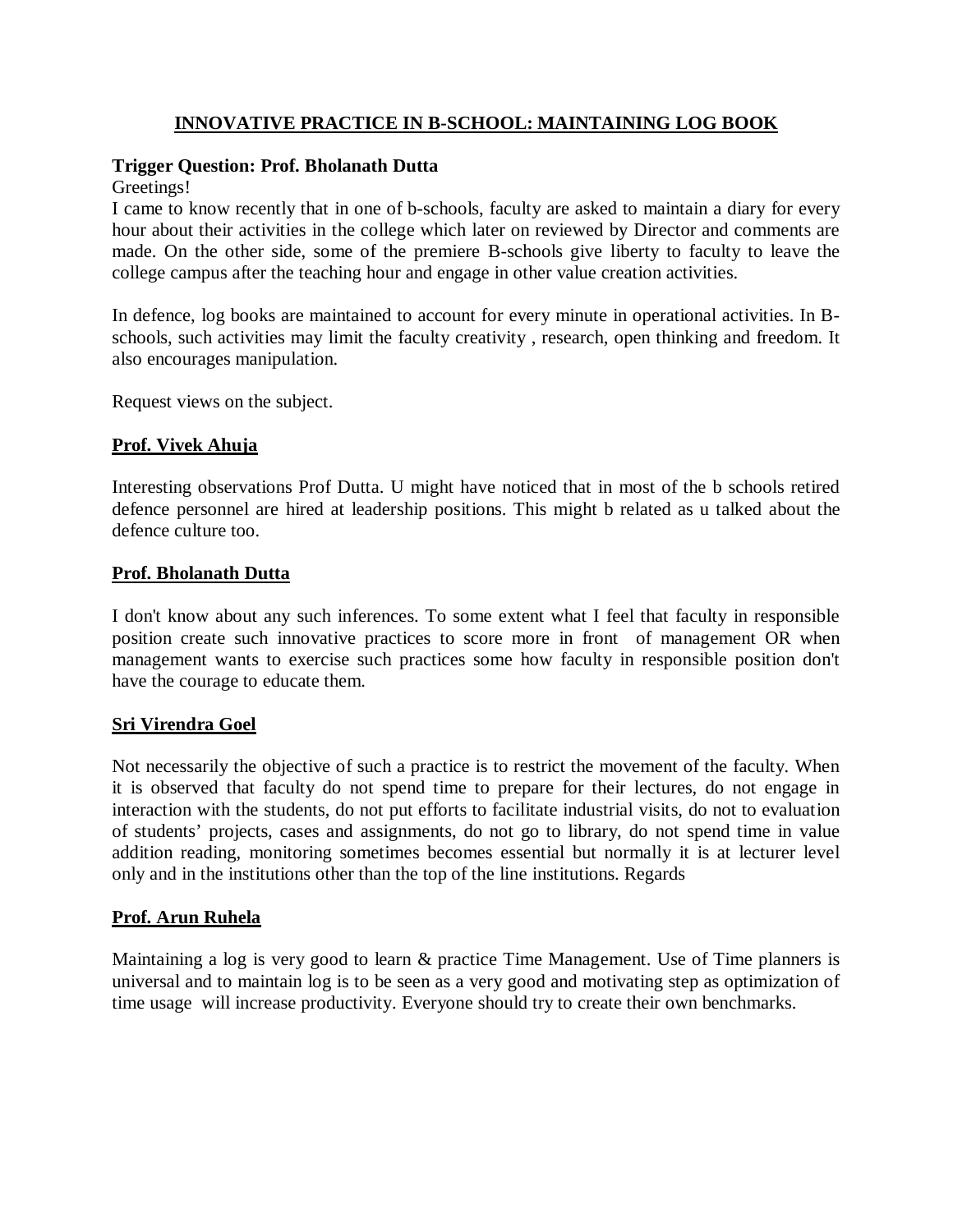#### **Prof. Ashutosh Pandey**

In most of the institutions various Committees Such as Cultural Committee, Student Support Committee, placement committee, Industrial visit committee, Library committee & Seminar Committees are formed, Faculty members are encouraged to participate in any of the committee according to their area of interest & are recognised for their achievements accordingly.

As mentioned in the subject raised by Prof. Bholanath ji,in my views,i don't think that keeping an eye each minute & asking for productive work done each hour is the solution for increasing the efficiency & effectiveness,

I would rather call this innovative practice as a "Captive Creativity - The Limited Sky Action".

# **Prof. Vivek Gupta**

This is really very discouraging to know that the commercialization of education has led to the erosion of expectations and respect towards the position of Faculty that is why they are expected to be involved in the activities which are not related to their profession and are of lower value for them.

The management and the ownership of the educational institutes always want them to be involved physically in some or the other work without giving the thought that the Faculty needs time to "Think" and their output is through Mental work and not physical labour. They are expected to produce and produce mentally and not physically.

By physical labour I mean the clerical/marketing work. These activities are not going to add any value in Faculties' productivity. But today's educational institutions are giving least attention to this aspect which is also resulting into the erosion of delivery on the part of faculty, less learning on the part of students and less respect for the teachers.

Yes, KRA's are required for the Faculties but they should strictly be in the areas of reasearch, conferences, paper publications, delivery, invigilation, library time etc. but hourly maintenance of log book for their activities is like treating them as daily wages worker.

The right understanding of the importance of Faculties and their functions is the responsiblity of Ownership and management of educational institutions otherwise the situation of teaching fraternity is bound to worsen.

# **Sri Virendra Goel**

I think we are missing two different subjects. Participation in co-curricular and extracurricular activities is part of the process. But there are other essentials as mentioned by me that has to be part of the daily routine of a faculty member. I agree that there can be other methods of monitoring the required essentials but their importance cannot be denied. Regards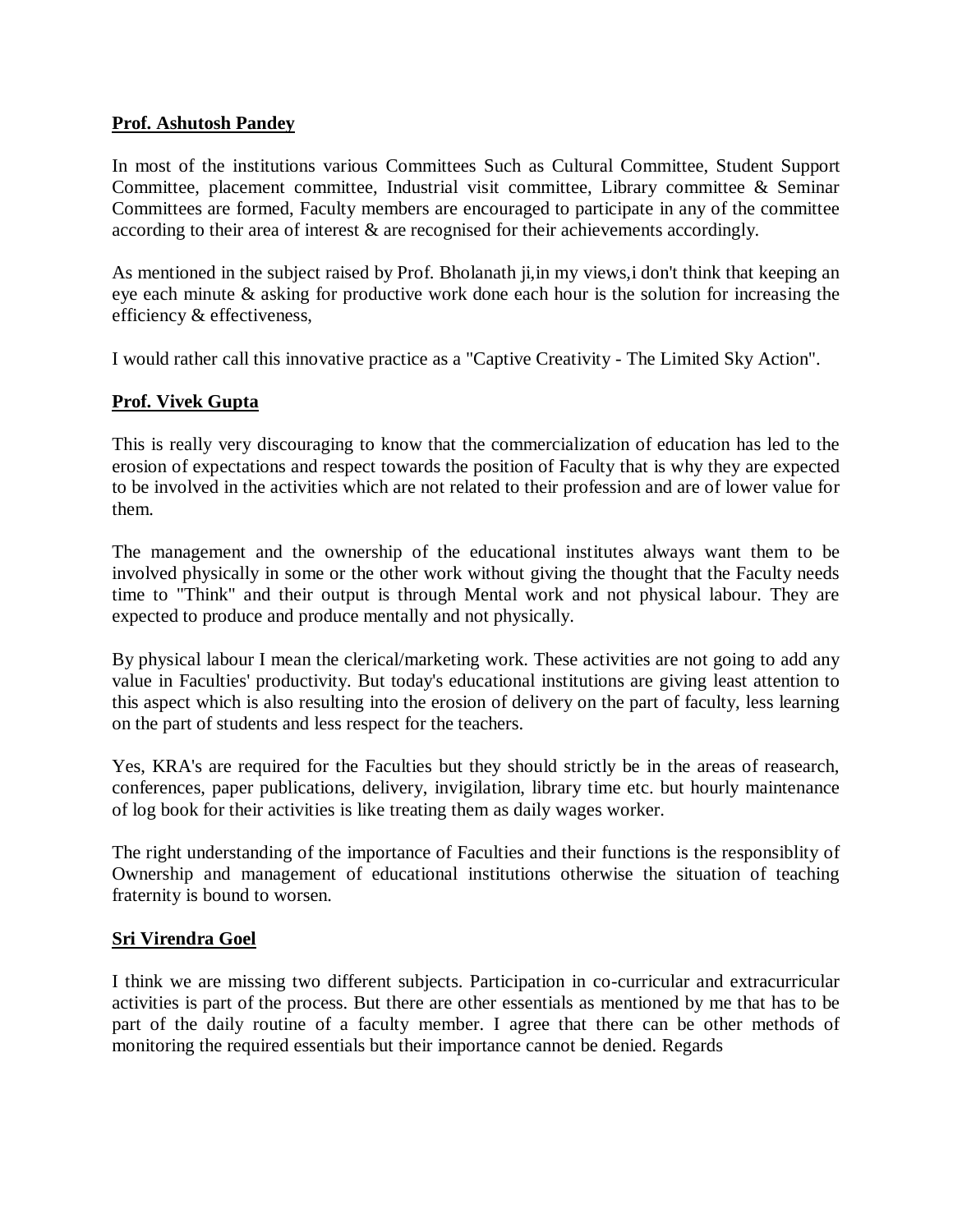### **Prof. Neelesh Kumar**

I strongly feel that the issue/activity of maintaining diary for day to day activity/work is more a matter of discipline and being organised rather than to be seen as an activity where management acts as a watchdog/ the seniors keeping a unwanted supervision over the young /fresh faculty members.

The idea should be to increase value delivery and creativity by auditing one's own activities on a daily basis and how much we are able to achieve at the end of the day. ( As a means to compare against our own standards/targets set on a daily/weekly/monthly basis)

Certainly it need not serve the purpose of killing the creativity of intellectuals and a right balance between due diligence and creativity is required to be made.

# **Mr. V Nagarajan**

It is nothing but loosing mutual faith between lecturer and Institution:

One can smell an attitude of Hire & Fire in a small way:

There could be decline in the involvement of teaching faculty once strict recording measures are implemented: Teaching faculty is a linking factor between the Educational Institution and the Students: Such being the case, close monitoring of the institution over the teaching faculty will result in derailment of the educational journey:

Instead, give freedom and liberty to teaching faculty and still keep the reign of control by the Institution in a diplomatic fashion and passion.

# **Prof. Dr. R Gopal**

The UGC demands that every teacher maintain a TEACHERS DIARY . The format of the teachers diary is such that it includes the activities of the faculty for the day.

I think the practice if followed does not foster any harm but allows for an effective time management of the faculty. The teachers diary gives you the flexibility to follow your schedules.

The faculty has to maintain which class he took and also what did he take in the class. In case he has been working on a research paper all that he has to maintain that he has spent four hours on research work.

Let us not forget that as per AICTE and the UGC every faculty has to take certain minimum hours of teaching -- Asst Prof (Lecturer) = 16 hours per week, Associate Prof. (Reader etc) =  $12$ hours of teaching and Prof. and Director around 4 hours of teaching per week. The balance time is to be utilized for INSTITUTIONAL BUILD UP ACTIVITIES + RESEARCH WORK ETC. Perhaps the objection is not for maintaining the books but for review of the book by the director on a regular basis. This can also be used for the improvement of the faculty -- if used in a positive direction.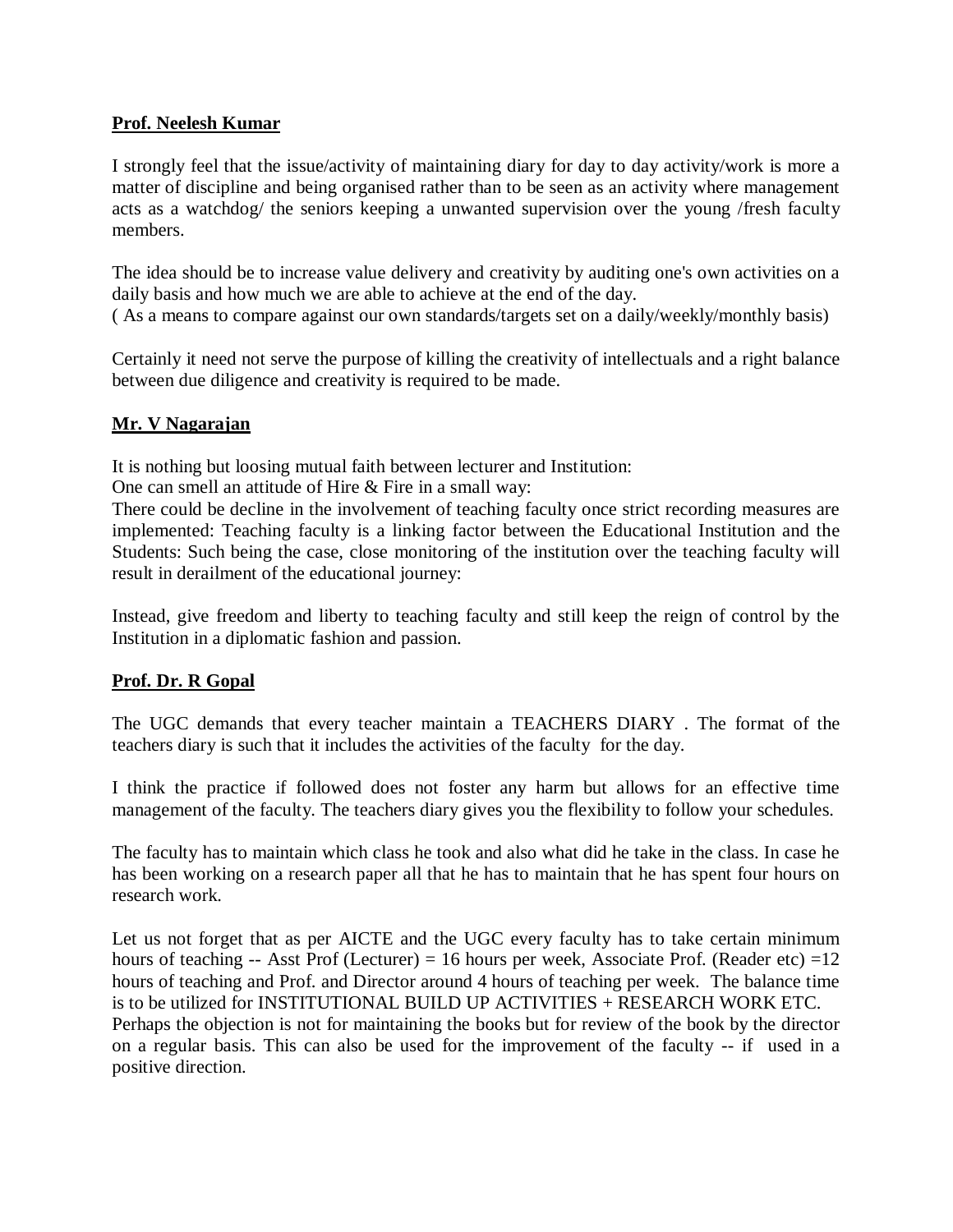Many institutions have a system of appraisal -- 360 degree appraisal system -- appraisal by the student + appraisal by the faculty (peer review) and finally the appraisal by the director. The UGC also specifies an encourages faculties to write research papers and present the same in national and international conferences and also publish the same in ISSN journals. Ideally it says publish in impact factor journals but in humanities including management there are not many impact factor journals and no Indian journal has an impact factor (to my knowledge)

The Self assessment forms as well as the career advancement forms lays down certain definite criteria and the teachers dairy is the basis for such evaluations on these parameters

# **Prof. Bholanath Dutta**

Thanks a lot for the valuable inputs indeed which I am too aware and understand. Some more observations:

(i) Teachers Diary is definitely a good step by UGC/AICTE and it demands to enter the teaching details specifically but not minute to minute details for eight hours of working/ per day, if I am not wrong.

(ii) Teachers Diary give wider scope for manipulation. That is the reason in many colleges on the door of classroom glas window is fitted to check what faculty is doing inside the class......What Mr. Nagarajan Vasudevan has pointed out in his deliberation... low trust between management and faculty.

(iii) Guidelines are definitely good to give directions. Another point, I would like to focus--- Course Plan: There are different formats for it. But sincerely raising a question, how many of us actually follow the course plan as it is planned. The class room discussion is very dynamic and takes many turn and many connected topics come during the discussion based on interactions and it is not possible to follow the course plan in toto. Having said that definitely it provides good direction.

(iv) Work Load adjustment how it is done is a known fact-- through many unproductive committees.

(v) Performance appraisal is the most pathetic situtation in B-schools. Many will object to it but reality is not unknown.

(vi) Yesterday , I had a discussion with a very senior person from Corporate and the outcome of the discussion:

"Maximum innovation is happening in the domain of HR which are fantastic. But mostly are on the book and paper and very less implemented " which I too find somewhat true. If competency mapping and role alignment are done correctly, then why employees are leaving organisation every now and then?

Thanks a lot. These are my personal opinion. Happy Knowledge Sharing.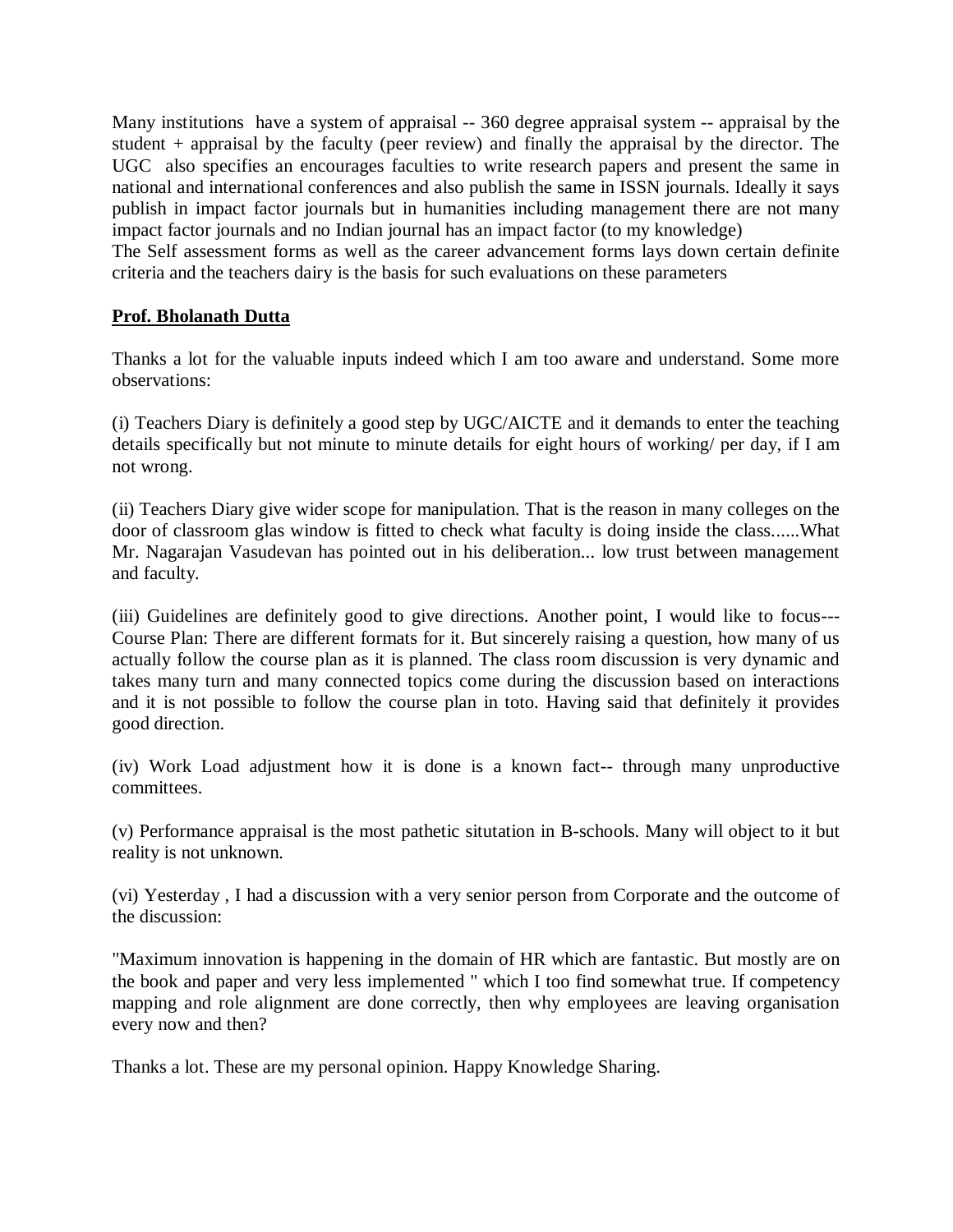### **Prof. Pradip K Deb**

Teachers' Diary is a common & useful tool to keep track & fine tune the Teaching Lesson Plan. Alongside, tabs could be kept on weak students needing special care, attn & counselling..Upto this, it's fine with me. But I certainly don't fancy or accept the management snooping into it! Then it would amount to Regimentation & not Innovation Practice in B-Schools! At the same time,I am also aware of certain reputed B-School having video camera fitted A.C class rooms to record/monitor faculty's teaching & student interaction competence!

The moral of the story -any innovative teaching tool is welcome if it is used positively for betterment of students' learning.

Happy to share my thoughts/experience through this forum on the sensitive issue!

# **Prof. Ranganathan Aiyar**

I have introduced this with a view to encourage transparency...this also assures the lecturer if a complaint is received from the students about the non coverage of portions....this is a control mechanism to benefit all and these are always to encourage lecturers and professors to spend their time usefully....as Director I am to review the performance as per the latest guidelines of the regulatory bodies such as AICTE/UGC...there are systems put in place in foreign universities about the performance evaluation process....this is in tune with the KPIs that are set in our Charter for lecturers and professors...since these are new in Indian context, we are more scared... this is not to defeat or defy the 'privacy, independence or innovative thinking process' of our colleagues...

let us agree that we as management teachers and professionals have to encourage new ways of performance management...we have still not been able to come with specific instruments of 'quality' teaching where as 'Dabbawalahs and Kolaveri D' are being discussed as case studies in Harvard and IIMs...so faculties...cheer up....we have to show the world that we are capable of accepting changes and accepting them...not only for students' sake but more for us...

#### **Sri Virendra Goel**

I appreciate and support Prof. Iyer's approach. IT sector today is one of the largest employer. There is a daily log system there about the time invested and the output. Can this also be called an encroachment on creativity, privacy and independence of the employee?

#### **Prof Sanjay Hanji**

Maintaining daily planners are better but it should be only for self assessment and not for the directors to assess it. This will definitely boost time management  $\&$  productivity. However, if you look at it in another way it will boost creativity as well.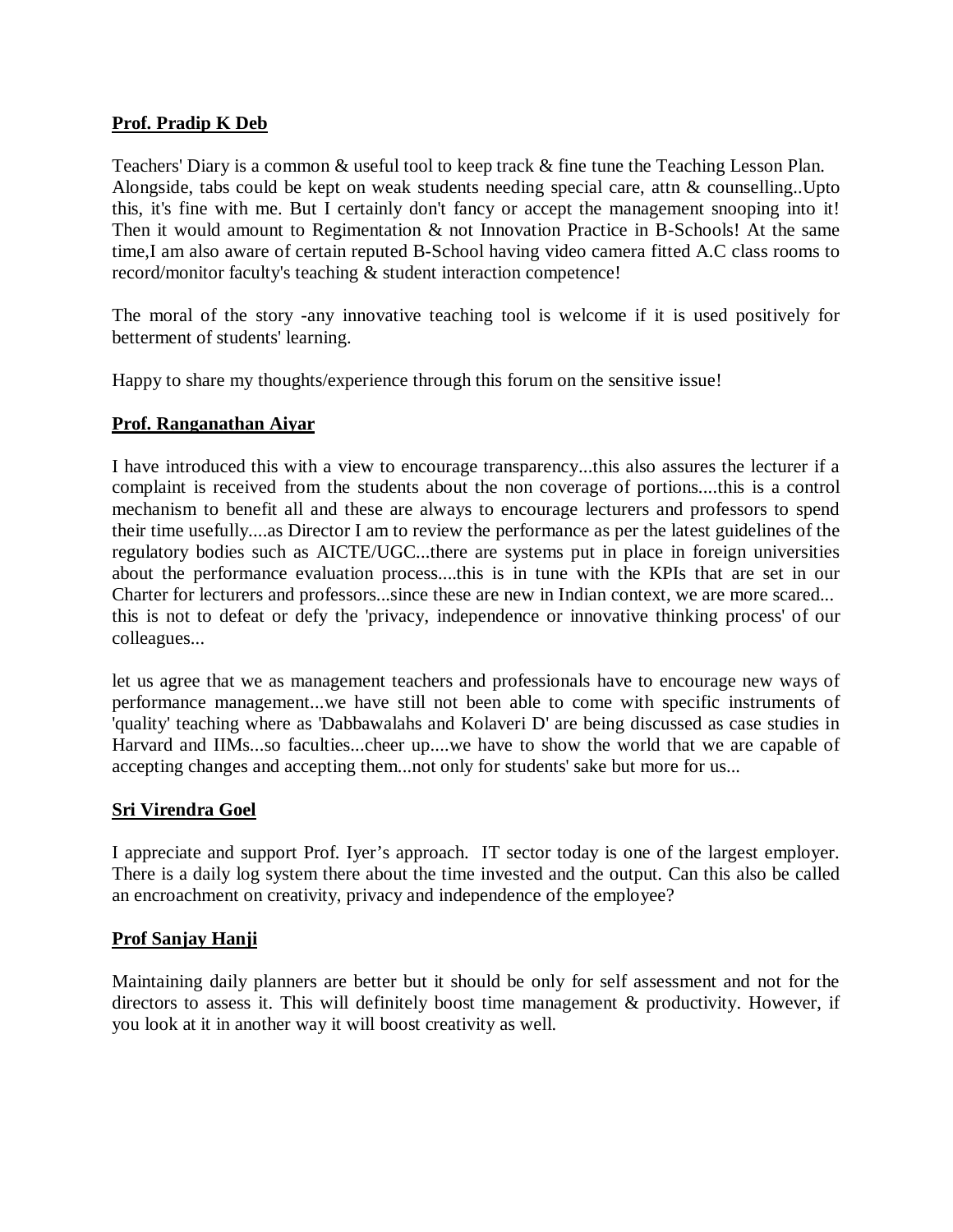I believe that faculty freedom and autonomy is very important for healthy work environment to prevail. Management by objectives will be more appropriate to control the behaviour of faculty members.

### **Prof. Raj Mahinder Pal Verma**

In all the seventeen discussions no one has told the other side. Why it has led to writing Diary or strict administrative controls.

Many of the Teachers (More in Govt. and frequent in Private) take undue advantage of liberal atmosphere. Starting from leaving the child to school, shopping and other personal commitment are being done in Office Time. Even if they are present in Office how much time is being spent in Canteen gossiping and doing politics?

Professors are not available after their prescribed lecture. Nothing is hidden about their real academic and intellectual contributions.

As happened in this discussion form we give them air by using words like 'liberty, creativity, freedom of work, right environment'. Even we don't call a spade a spade. Normally we keep quite. Excess leads to strict management controls. Then this lot engages in politics and irresponsible Trade Union activities. It pushes the sincere Teachers to background who prefer to keep mum and opportunists in this situation take advantage by doing politics further pushing good Teachers in background.

Liberal environment is for responsible persons. Nothing prevents to teachers with passion.

With the advent of ICT all the activities of Teachers will become transparent. How and how much you teach, how many time you go to library and how much time you spend in Canteen etc. It is bound to come as the global competition will push these administrative controls.

I hope it will give different direction to the discussion thread.

#### **Prof. Ashutosh Pandey**

For the action of few we can't blame the whole teaching fraternity  $\&$  it should not be taken as a common or rational concept. In a Corporate world also, Employee leaves the organisation to go on a field job or sales job by giving explanation to his boss that he is going for a client meet, but the main motive of that sales person is something else, he complete his personal jobs & later arrive at office with a big smile on his face.

In many of the private institutes teachers are given loads of 24 to 25 lectures i.e. 5 lectures a day, so out of 8 working hours that faculty is engaged in taking 5 hours of lectures, other 3 hours engaged in completing administrative works of the college after finding out some time to have lunch, so what kind of information he would maintain in a Diary?? Again I must say that it's not a common practice for all the institutes.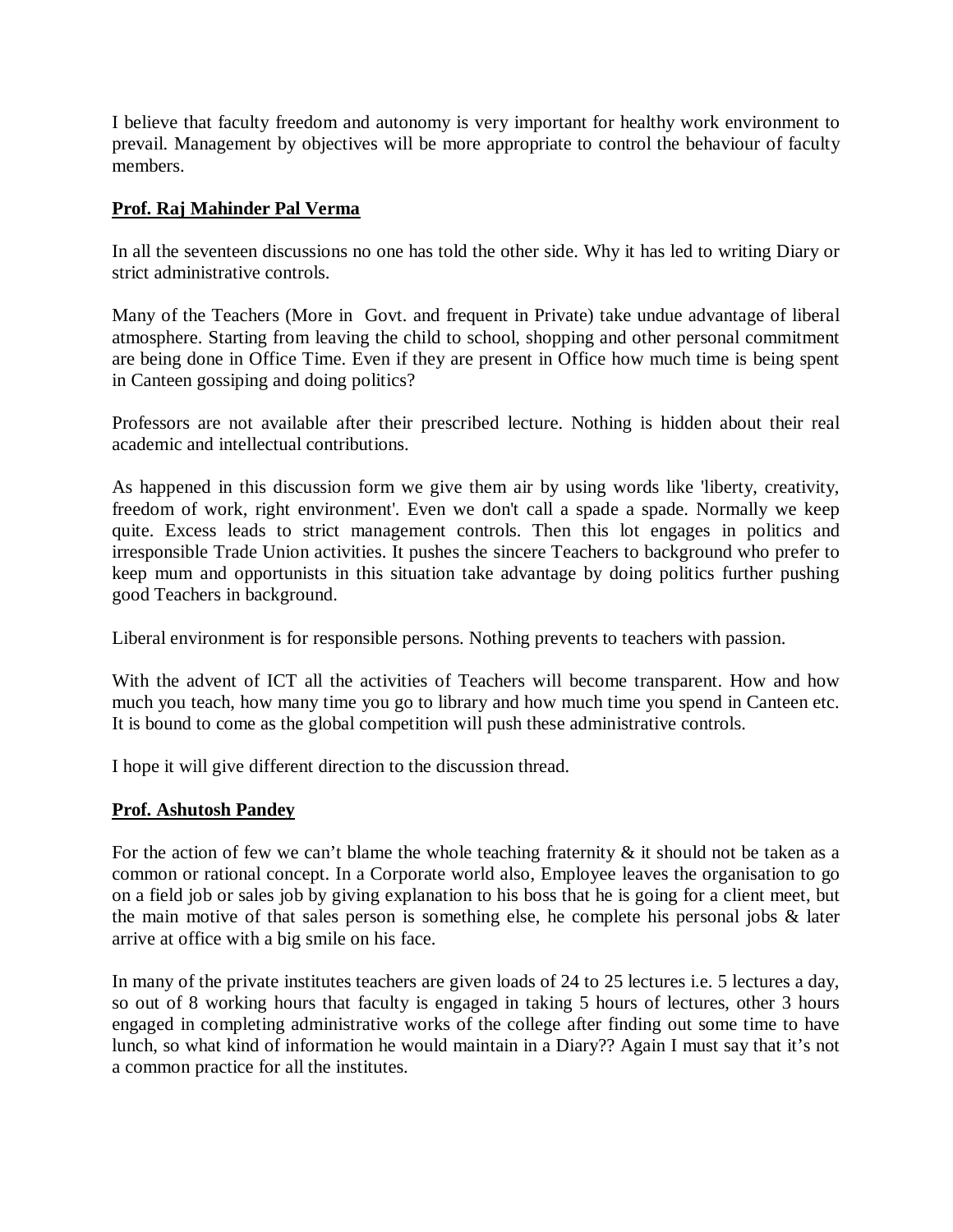Many institutes follow a common practice of employee login through electronic biometric finger touch medium along with manual entry, an employee can't leave the organisation without seeking permission from HOD'S, Principal whatever important work he has got outside the premises & I think it's not possible for him to cover up two jobs at the same i.e. Personal & College lectures all together,

So in my views Monitoring can be done in a better way, not by keeping a bird watch on the activities of teacher at every single minute

# **Dr. Prabhakar Waghodekar**

Can this also be called an encroachment on creativity, privacy and independence of the employee?"

Healthy Performance Evaluation, in fact, promotes all these three and is not intended to encroachment.

Let us take a stock

1.

While releasing Fifth Pay Scales UGC has proposed maintenance of daily diary, a few seminars were conducted, I remember, how to design the diary, etc. But the concept was conveniently vanished from the scene.

2.

Open any University Act and refere to the Statute "Teacher's Performance Evaluation". This is not observed in spirit. AICTE calls this Performance Appraisal and Development System (PADS)!

Process Management and Performance Management are the key features (KPIs) of any organization. But we hardly take them to our heart. There in no reward and punishment system in place, it is not mandatory. Neither it is supported fully by any regulatory body including MHRD, just a creation of a document not to be enforced.

# **Dr. Prabhakar Waghodekar**

Mike, a Japanese educationist, says in case of university education why bell should ring every hour? Why there is time table? Why take students' attendance? Why sign on muster? Why to specify working hours? ( A real teacher does not need set working hours!) University students do studies independently, prepare their notes and seek guidance from teacher (called facilitator) whenever they need. Before the emergence of private education providers, only cream of student-population used to get admissions in Govt or Govt aided institutes where most of the students were habituated to bunk the classes but teachers were close to them, caring them. In a way both teachers and taught were autonomous in a real sense.

Thus, if teachers are really autonomous all the issues like maintenance of diary, signing muster, etc., will disappear as teacher is highly expected to be a path setter/finder for community. The